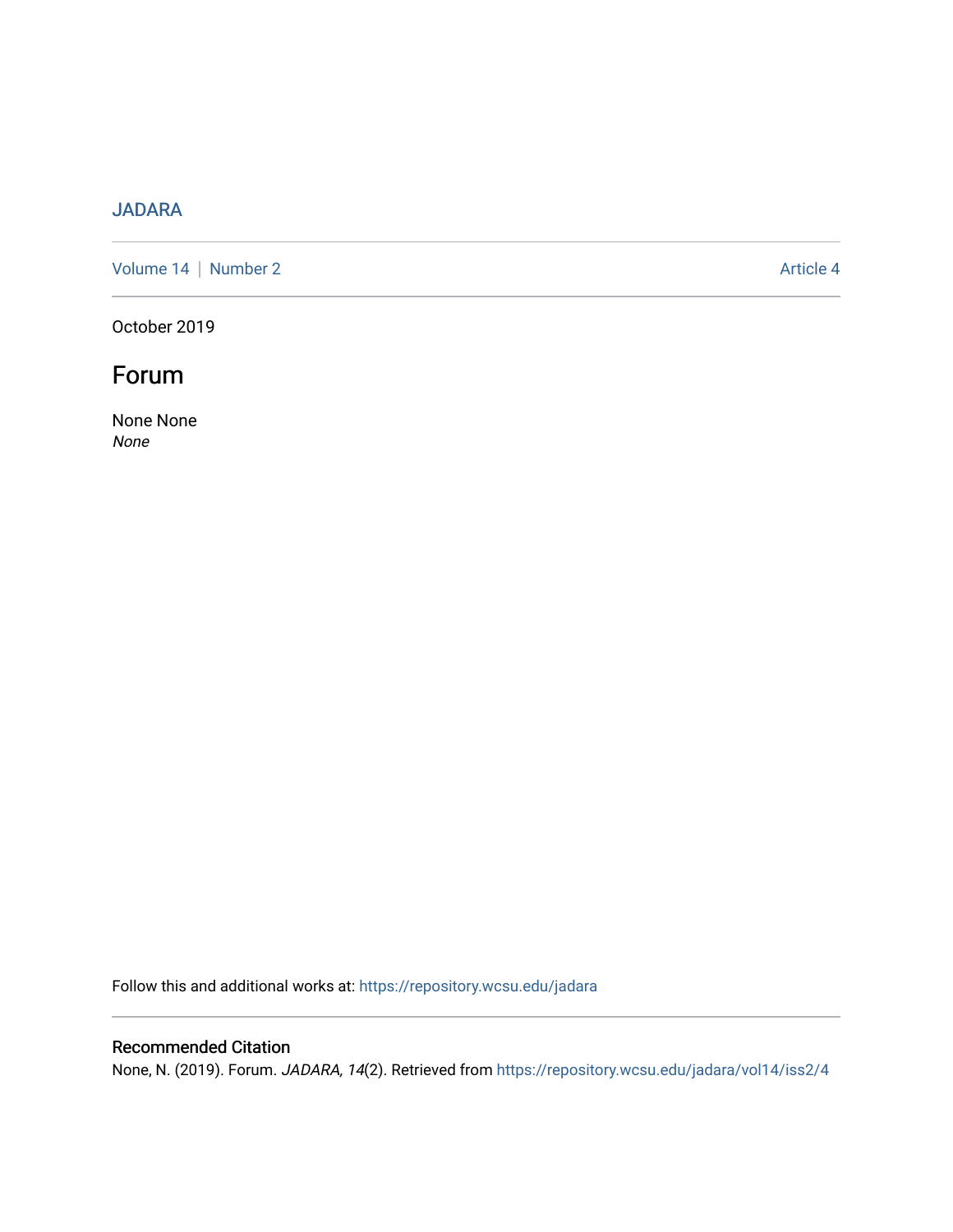# FORUM

Over 19 years ago, Boyce R. Williams prepared a list of the eleven most important needs of the deaf community. The Needs list is reproduced here for the purpose of reflection . . . reflection upon whether the professional community has responded.

#### WHAT DO DEAF PEOPLE NEED FROM THE PROFESSIONAL COMMUNITY?

- 1. TO BE UNDERSTOOD. This includes communication, both the sending and receiving of thoughts. It also includes understanding of the impact of the disability upon the physical, social, vocational, emotional, and spiritual growth and functioning of the person affected.
- 2. TO BE TREATED AS INDIVIDUALS. There is widespread vocational, psychological, and educational stereotyping of deaf people. Teachers, counselors, audiologists, psychologists, placement officers speak of "the deaf". They too frequently use this label as a guide, ignoring the psychology of individual differences.
- 3. TO BE HELD TO THE SAME STANDARDS OF PERFORMANCE AS THEIR HEARING PEERS. In education in particular, deaf people are permitted to perform at levels less than their potentials. This may some times be true in social intercourse also.
- 4. TO BE SERVED BY REAL PROFESSIONALS IN ALL AREAS. Their teachers, vocational rehabilitation counselors, psychologists, social workers, ministers, audiologists, medical workers, must all be top notch professional people, not visionary "do gooders". The latter do not usually understand the basic importance that deaf people be treated as individuals and that they be held to regular standards of performance.
- 5. TO BE ALLOWED TIME. The story of deaf people is replete with ex amples of too little time being taken to give them the tools for living up to their potentials. It should be understood that the majority of graduates from schools for the deaf require training beyond that which they acquire during their years in school. Diversified training opportunities should be seriously considered for each person rather than the limited patterns pre vailing in the fixed school situation. Do professional workers serving deaf people allow or have the much greater time necessary to do more effective work?
- 6. TO BE HELD EQUAL, TO BE INTEGRATED. The prevailing pattern of paternalism shown toward deaf people thwarts integration into the larger community. Moreover, it is a heavy damper on social and professional growth, because it avoids recognition and use of opportunities to involve deaf people in social and work situations appropriate to their overall competencies.
- 7. TO ACHIEVE SOCIAL MATURITY. The immaturity of the society of deaf people, its naivete, its unsophistication, have been demonstrated in research and training efforts and in other ways. The society of the deaf

1